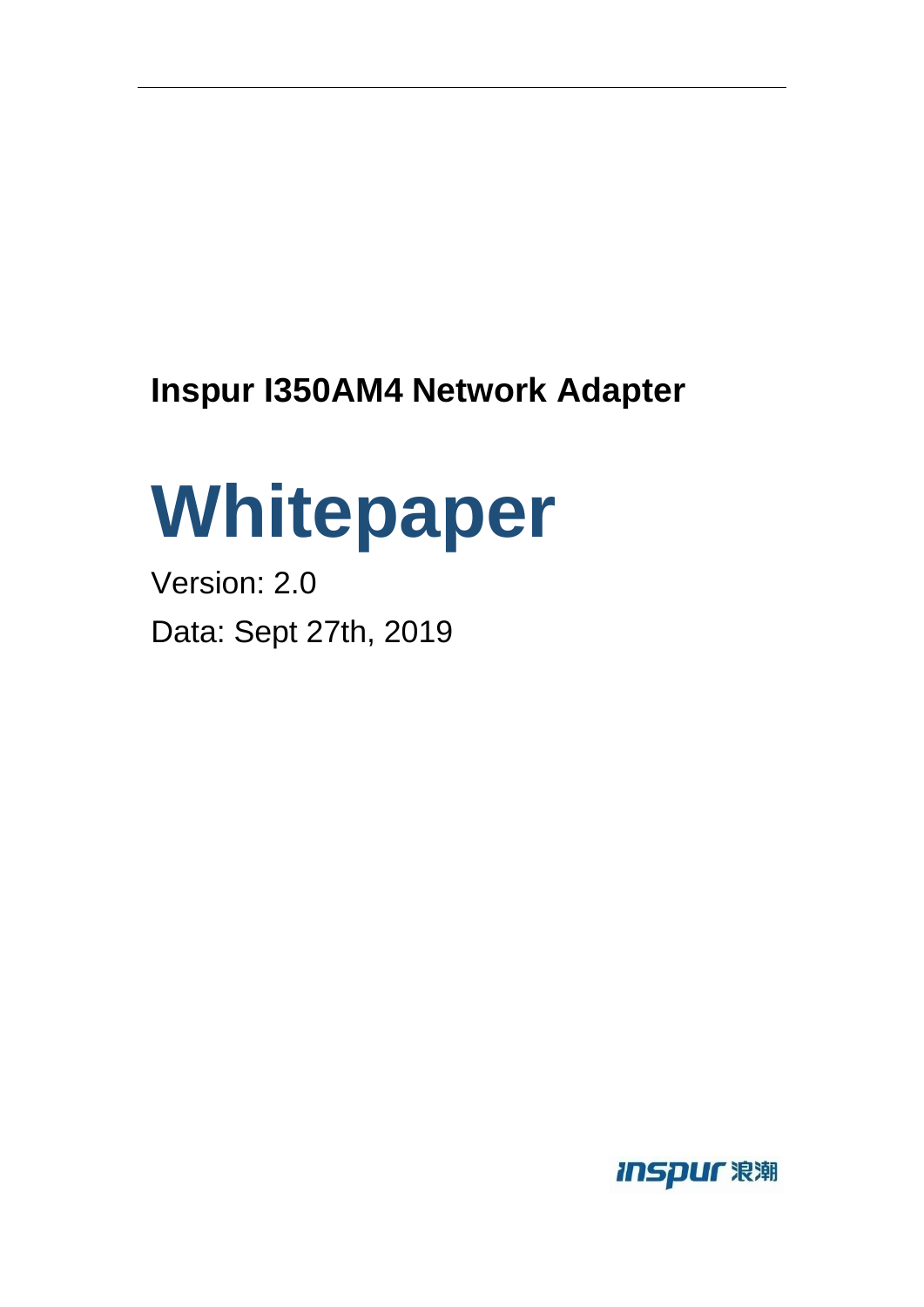#### **Copyright © Inspur 2017. All rights reserved**

No part of this document may be reproduced or transmitted in any form or by any means without prior written consent of Inspur Group Co., Ltd.

#### **Note:**

The purchased products, services and features are stipulated by the contract made between Inspur and the customer. All or part of the products, services and features described in this document may not be within the purchase scope or the usage scope. The information in this document is subject to change without notice. Every effort has been made in the preparation of this document to ensure accuracy of the contents, but all statements, information, and recommendations in this document do not constitute a warranty of any kind, express or implied.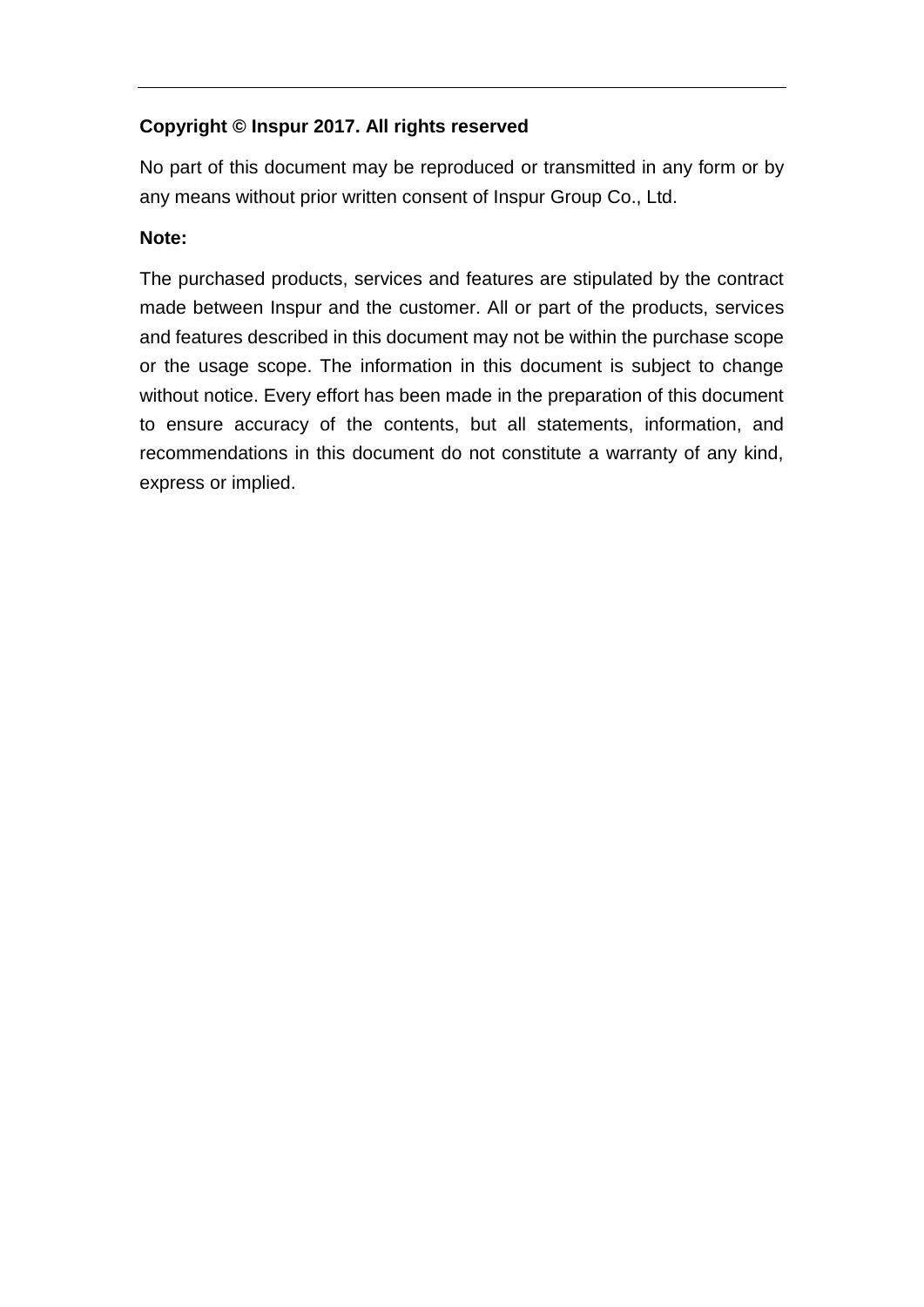# **Introduction**

Inspur I350AM4 Network Adapter is a Low cost, low power, 1 Gigabit Ethernet (1GbE) performance, optimized for server virtualization add-on NIC (Network Interface Card), which can support quad Gigabit Ethernet port and NC-SI(Network Control-Sideband Interface) function. The adapter also supports WOL(Wake on Lane), SR-IOV(Single Root I/O Virtualization) function and so on.

### **Overview**

Inspur I350AM4 Network Interface card is designed to ensure Gigabit Network and ShareLink (Using data network port to get system management information through NC-SI). So it is PCIe X8 standard gold finger + PCIe X1 gold finger (NC-SI) structure, which also called CCNC (control convergence network cards) in Inspur.



#### **Inspur I350AM4 technical specifications**

The following table lists the specs of the Inspur I350AM4

| <b>Model</b>    | Inspur I350AM4                            |  |  |
|-----------------|-------------------------------------------|--|--|
| Form factor     | PCIe low profile                          |  |  |
| Controller chip | Intel I350AM4 Gigabit Ethernet Controller |  |  |
| Host interface  | PCIe 2.1 x4, RMII x1(NC-SI)               |  |  |
| Port interface  | <b>Quad Gigabit Ethernet</b>              |  |  |
| Port connector  | 4x RJ45 CONN                              |  |  |
| <b>NC-SI</b>    | Support                                   |  |  |

Table 1. Specifications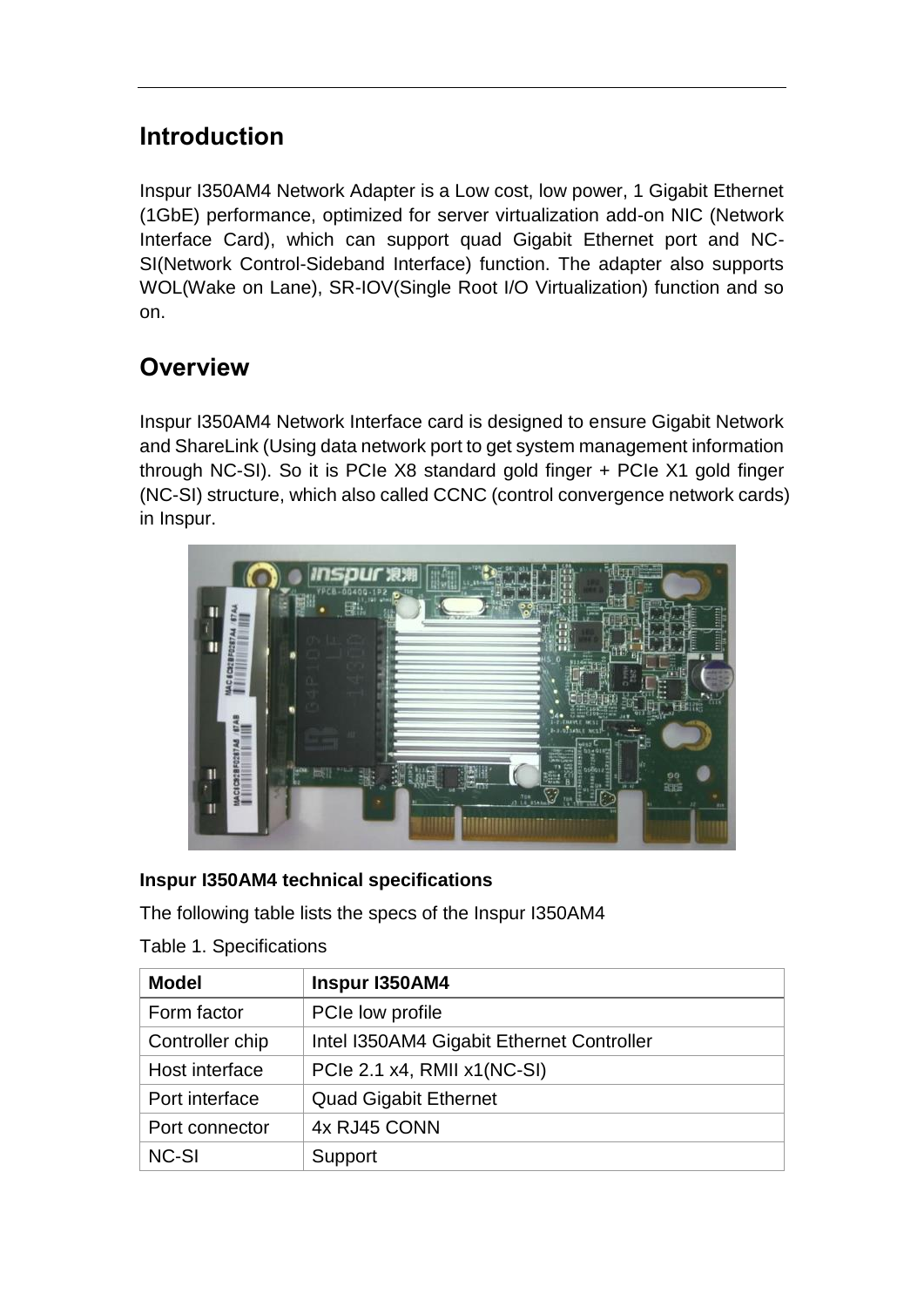NC-SI interface to an external manageability controller

#### **Features**

**Ethernet Features**: The Inspur I350AM4 Network adapter supports quad port gigabit Ethernet designs and IEEE\* 802.3 auto-negotiation which controls the following four aspects: Speed、Duplex、MDIX and Flow-Control. The device complies with 1 Gb/s Ethernet IEEE 802.3, 802.3u, 802.3ab PHY specifications. It offers four fully-integrated gigabit Ethernet media access control (MAC) and physical layer (PHY) ports. The implementation of IEEE 1588 protocol and 802.1AS distribute common time to media devices.

#### **External Interfaces provided:**

PCIe v2.1 (2.5GT/s and 5GT/s) x4/x2/x1, called PCIe in this document;

MDI (Copper) standard IEEE 802.3 Ethernet interface for 1000BASE-T, 100BASE-TX, and 10BASE-T applications (802.3, 802.3u, and 802.3ab);

NC-SI (DMTF NC-SI) or SMBus for Manageability connection to BMC;

IEEE 1149.6 JTAG.

#### **Performance Enhancements:**

PCIe v2.1 TLP Process Hints (TPH);

UDP, TCP and IP Checksum offload;

SCTP receive and transmit checksum offload;

UDP and TCP Transmit Segmentation Offload (TSO);

IPv6 support for IP/TCP and IP/UDP receive checksum offload;

Tx TCP segmentation offload (IPv4, IPv6);

Intelligent interrupt generation;

Interrupt throttling control;

Legacy and Message Signal Interrupt (MSI) Modes;

Message Signal Interrupt Extension (MSI-X);

Receive Side Scaling (RSS) for Windows environment Scalable I/O for Linux environments (IPv4, IPv6, TCP/UDP;

Support for packets up to 9.5K Bytes (Jumbo Frames);

Low Latency Interrupts;

Header/packet data split in receive;

PCIe v2.1 TLP Processing Hint Requester;

Descriptor ring management hardware for Transmit and Receive;

#### **Virtualization ready:**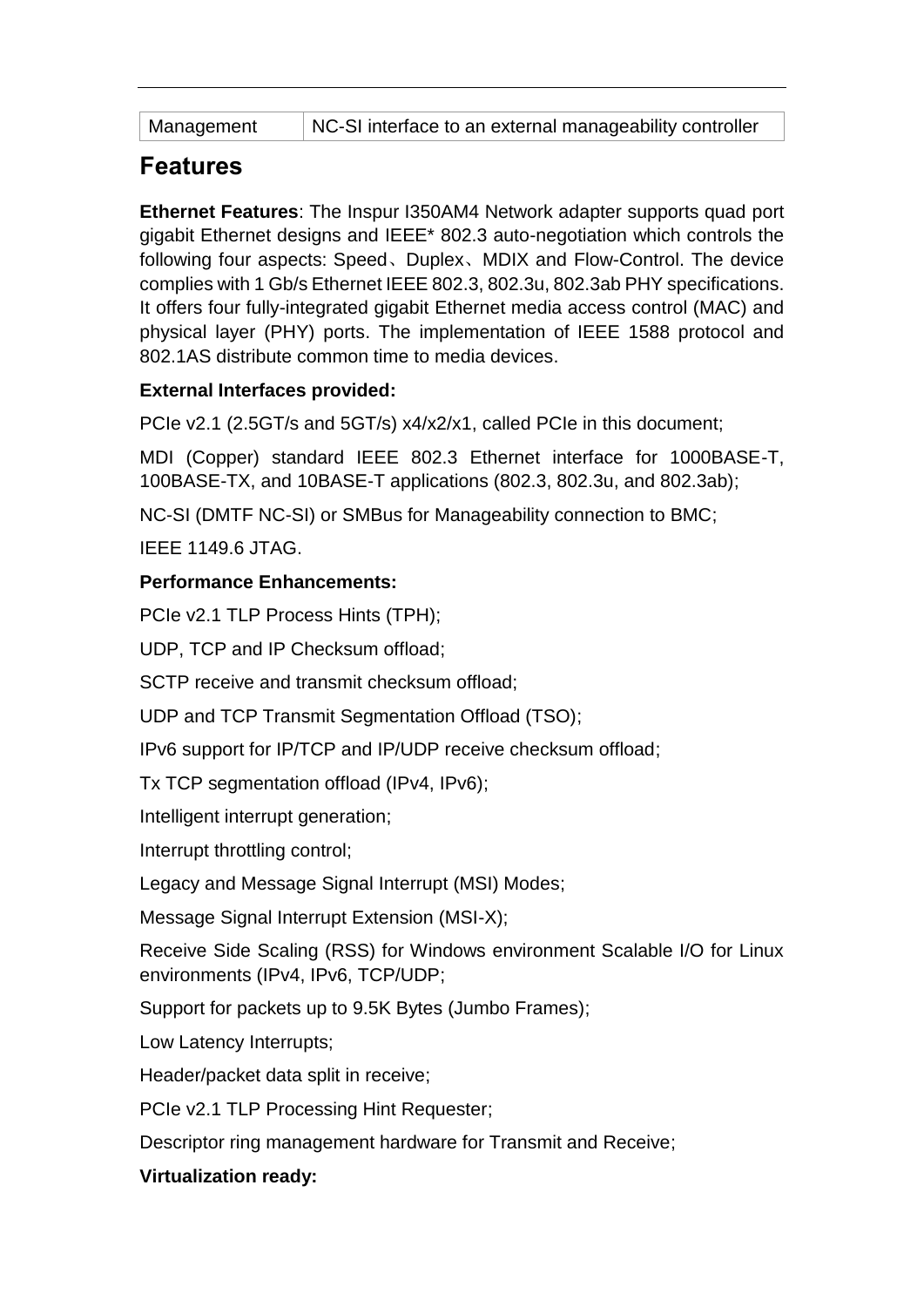Next Generation VMDq support (8 VMs);

VM to VM Packet forwarding (Packet Loopback);

Support of up to 8 VMs per port (1 queue allocated to each VM);

Support for Simple VEPA;

Mirroring rules;

IEEE 802.1q advanced packet filtering;

IEEE 802.1q Virtual Local Area Network (VLAN) support with VLAN tag insertion, stripping and packet filtering for up to 4096 VLAN tags;

MAC and VLAN anti-spoofing;

VF Promiscuous modes;

Support for PCI-SIG I/O SR-IOV (Direct assignment);

Flexible Port Partitioning: 32 Virtual Functions on Quad-port or 16 Virtual Functions on Dual-port;

Eight transmit (Tx) and receive (Rx) queue pairs per port;

Rx/Tx Round-Robin Scheduling;

Traffic Isolation and Traffic Steering;

Malicious driver detection;

Storm control;

Per-pool statistics, offloads, and jumbo frames support;

Independent Function Level Reset (FLR) for Physical and Virtual Functions.

#### **Power saving features:**

<1W S0-Max (state) 1000BASE-T Active 90oC (mode) <400mW S0-Typ (state) 100BASE-T Active (mode);

Advanced Configuration and Power Interface (ACPI) power management;

States and wake-up capability;

Active State Power Management (ASPM) Support;

Advanced Power Management (APM) wake-up functionality;

Low power link-disconnect state;

LAN disable function;

Full wake up support;

MAC Power Management controls;

Low Power Link Up - Link Speed Control;

Power Management Protocol Offload (Proxying);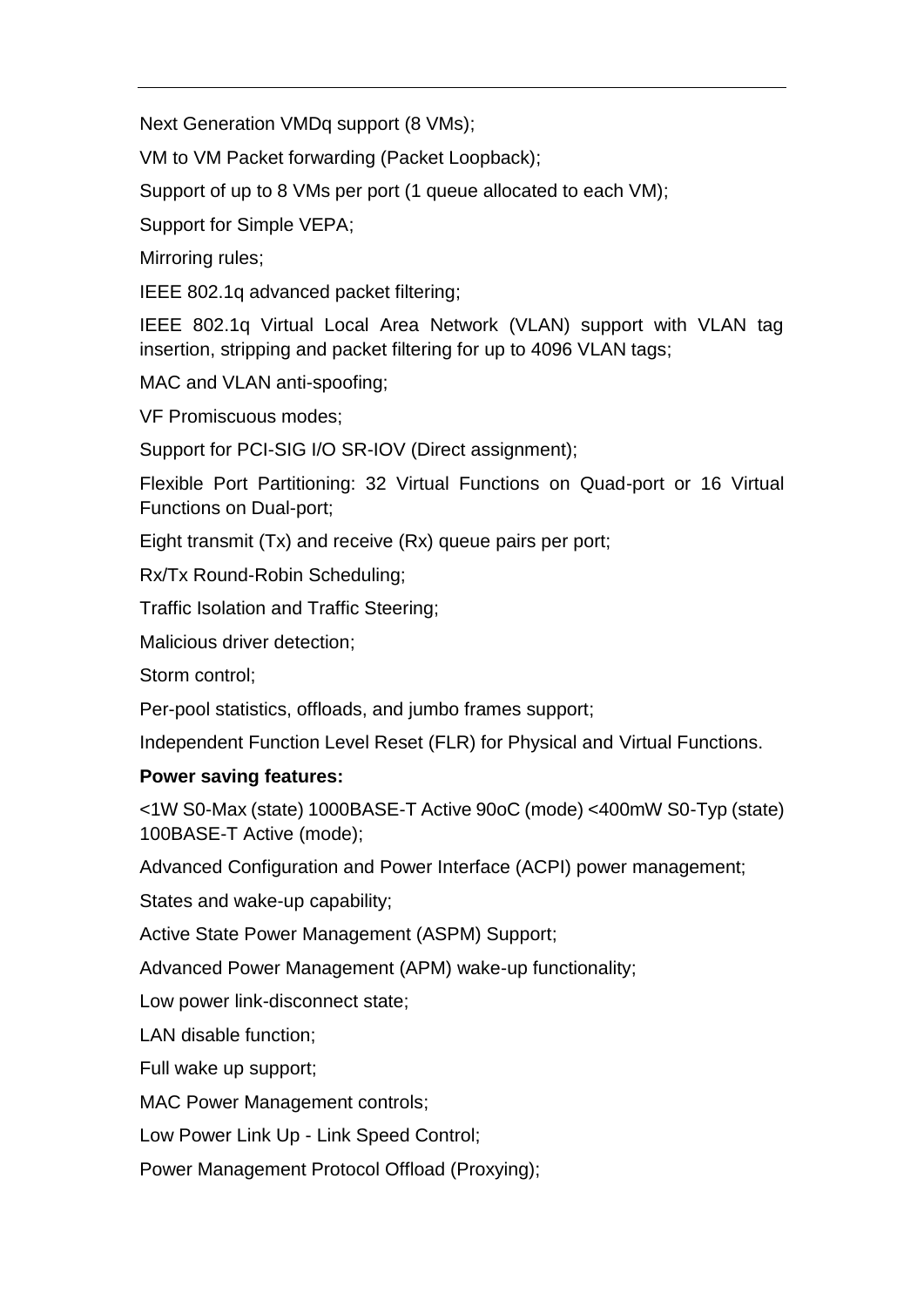PCIe v2.1 LTR;

DMA Coalescing for improved system power management;

EEE (IEEE802.3az) for reduced power consumption during low link utilization periods;

Smart Power Down (SPD) at S0 no link / Sx no link.

#### **IEEE802.1AS - Timing and Synchronization:**

IEEE 1588 Precision Time Protocol support;

Per-packet timestamp

#### **Total Cost of Ownership (TCO):**

IPMI BMC pass-thru;

Multi-drop NC-SI;

Internal BMC to OS and OS to BMC traffic support.

#### **Additional product details:**

17x17 (256 Balls) or 25x25 (576 Balls) PBGA package;

Estimated power: 2.8W (max) in dual port mode and 4.2W (max) in quad port mode;

Memories have Parity or ECC protection;

Support for Plug and play specification.

#### **Server support**

The following tables list the Inspur Server systems that are compatible.

| <b>MODEL</b>    | 1350AM4 | <b>MODEL</b>    | <b>I350AM4</b> |
|-----------------|---------|-----------------|----------------|
| SA5112M5        | v       | <b>NF5888M5</b> | v              |
| <b>NS5162M5</b> | Y       | <b>NF8260M5</b> | Y              |
| <b>NF5180M5</b> | Υ       | <b>NF8480M5</b> | Υ              |
| SA5212M5        | Y       | <b>NF5270M5</b> | Y              |
| <b>NF5280M5</b> | v       | <b>NF5280M4</b> | Y              |
| <b>NF5468M5</b> | v       | <b>NF5466M5</b> | Υ              |
| NF5488M5        | Υ       | NF8460M4        | Y              |
| NF5568M5        | v       |                 |                |

## **Operating environment**

The I350AM4 Network Card adapter is supported in the following environment: